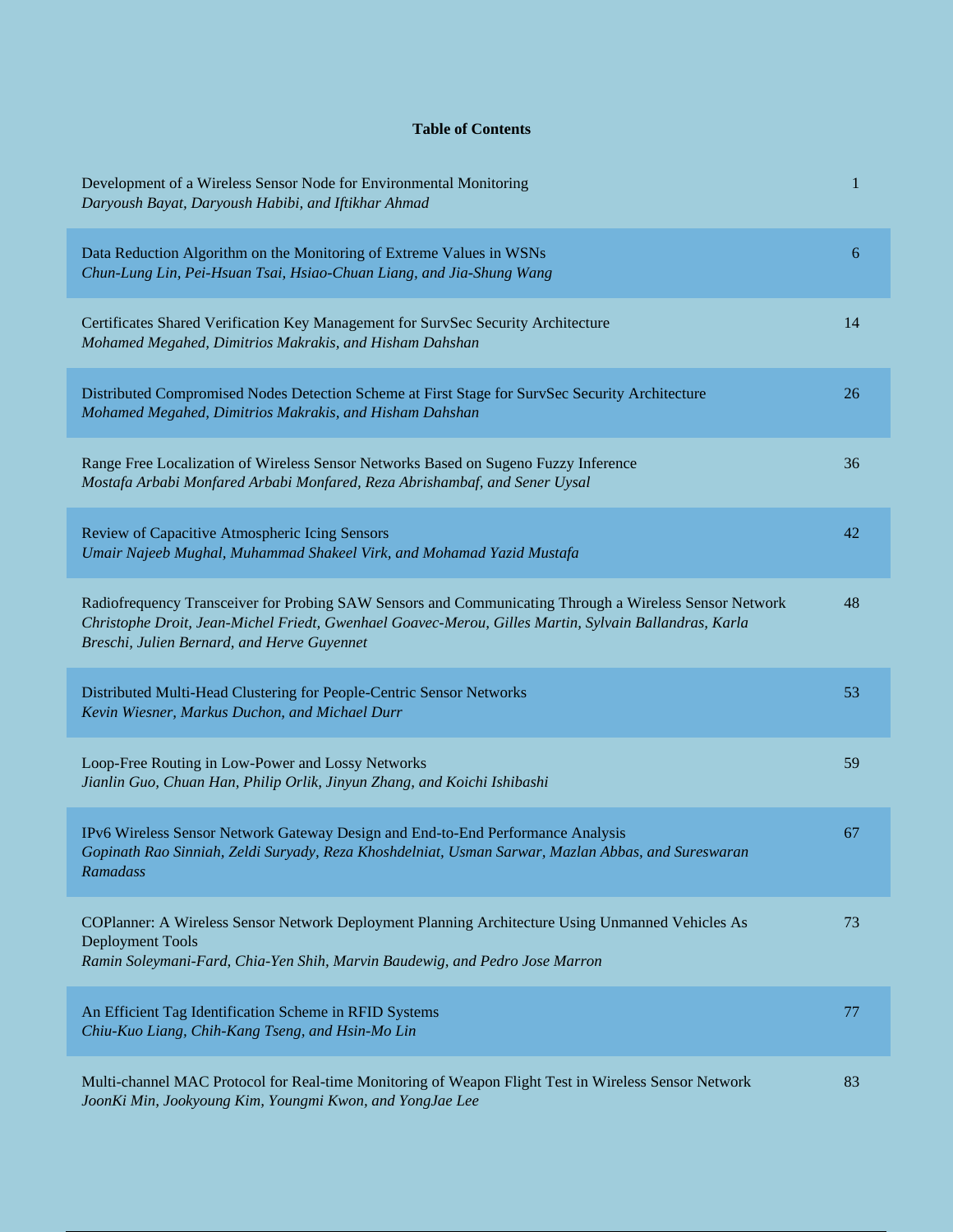| <b>Cost-effective Sensor Nodes for Wireless Sensor Networks</b><br>Sergey Yurish, Javier Canete, and Francisco Puerta                                                                            | 89  |
|--------------------------------------------------------------------------------------------------------------------------------------------------------------------------------------------------|-----|
| Dynamic Reconfiguration for Software and Hardware Heterogeneous Real-time WSN<br>Fabien Mieyeville, Mihai Galos, and David Navarro                                                               | 95  |
| Towards the Design of a Component-based Context-Aware Framework for Wireless Sensor Networks<br>Manik Gupta and Eliane Bodanese                                                                  | 101 |
| Applications Development on a Rule-Based WSN Middleware<br>Jiaxin Xie, Zixi Yu, Xiang Fei, and Partheepan Kandaswamy                                                                             | 106 |
| A Java Library for Event-Driven Communication in Power-Manageable Reactive Sensor Nodes<br>Emanuele Lattanzi and Alessandro Bogliolo                                                             | 112 |
| The Availability and Statistical Properties of Ambient Light for Energy-Harvesting for Wearable Sensor Nodes<br>Oleg Nizhnik, Ucu Maksudi, Sayaka Okochi, Kohei Higuchi, and Kazusuke Maenaka    | 119 |
| Active Cameras Resources Management Assisted by Wide Field of view Fixed Cameras for the Surveillance of<br><b>Multiple Moving Targets</b><br>Yacine Morsly, Mohand Said Djouadi, and Nabil Aouf | 123 |
| Reducing Energy Consumption in a Sheep Tracking Network Using a Cluster-based Approach<br>Ragnar Stolsmark and Erlend Tossebro                                                                   | 129 |
| On Estimating Mote Operation Times During Typical Cross-Layer Functions<br>Sankarkumar Thandapani and Aravind Kailas                                                                             | 136 |
| A Wireless Sensor Network to Study the Impacts of Climate Changes in Agriculture: The Coffee FACE in Brazil<br>Andre Torre-Neto and Raquel Ghini                                                 | 143 |
| Generic Control Architecture for Heterogeneous Building Automation Applications<br>Thomas Pfeiffenberger, Armin Veichtlbauer, and Ulrich Schrittesser                                            | 148 |
| A Survey of Deterministic Vs. Non-Deterministic Node Placement Schemes in WSNs<br>Peter Damuut and Dongbing Gu                                                                                   | 154 |
| Wireless Measurement Node for Dust Sensor Integration<br>Mokhloss Khadem, Grigore Stamatescu, and Valentin Sgarciu                                                                               | 159 |
| Monitoring and Management of Power Consumption in Apartment Using ZigBee<br>Kwang-Soo Kim, Hyunhak Kim, Tae-Wook Heo, and Jong-Arm Jun                                                           | 165 |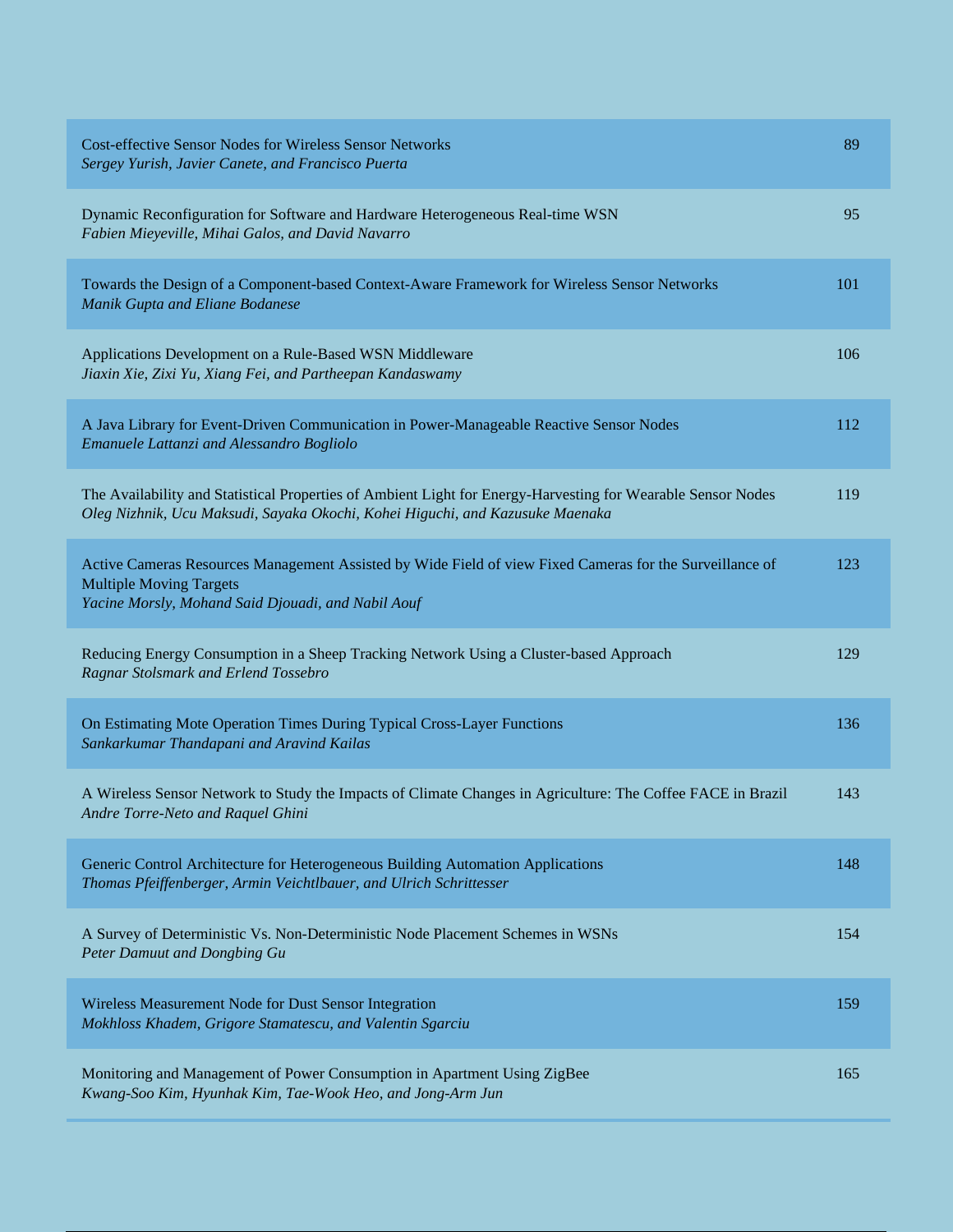| U-Park : Parking Management System Based on Wireless Sensor Network Technology<br>Nikos Larisis, Leonidas Perlepes, Panayiotis Kikiras, and George Stamoulis                                                    | 170 |
|-----------------------------------------------------------------------------------------------------------------------------------------------------------------------------------------------------------------|-----|
| A Study on the Applicability of Energy Harvesting Technology for the Sensor Network of Railroad System by<br><b>Thermal Deviation</b><br>Jaehoon Kim and Jae-yun Lee                                            | 178 |
| An Effective Coverage Enhancing Algorithm in Directional Sensor Networks<br>Chiu-Kuo Liang, Yin-Chung Hsu, and Chih-Hung Tsai                                                                                   | 182 |
| Energy Reduction in Wireless Sensor Networks by Switching Nodes to Sleep During Packet Forwarding<br>Anne-Lena Kampen, Knut Ovsthus, Lars Landmark, and Oivind Kure                                             | 189 |
| <b>Empirical Models for Predicting Radio Link Quality in Outdoor Deployment Environments</b><br>Sally Wahba and Jason Hallstrom                                                                                 | 196 |
| Non-Invasive Cognitive Radio for Firm Real-Time Sensor Applications in Heterogeneous Radio Environments<br>Horst Hellbruck, Tim Esemann, Uwe Mackenroth, Marius Ciepluch, Arnaud Moschwitzer, and Malte Ziethen | 203 |
| A Study on the Effect of Packet Collisions on Battery Lifetime of 802.15.4 Motes<br>Jose M. Cano-Garcia, Eduardo Casilari, and Farah Adbib                                                                      | 209 |
| Maximizing Transported Data in a Wireless Sensor Network: How Much can the Network Transport Before<br>Partition?<br>Samta Shukla and Joy Kuri                                                                  | 215 |
| Simulation Issues in Wireless Sensor Networks: A Survey<br>Abdelrahman Abuarqoub, Fayez Alfayez, Mohammad Hammoudeh, Tariq Alsboui, and Andrew Nisbet                                                           | 222 |
| Elaboration of Cognitive Decision Making Methods in the Context of Symbiotic Networking<br>Milos Rovcanin, Eli De Poorter, Opher Yaron, Ingrid Moerman, David Plets, Wout Joseph, and Luc Martens               | 229 |
| Solving Hidden Terminal Problem in Cognitive Networks Using Cloud Technologies<br>Yenumula Reddy                                                                                                                | 235 |
| Cluster-based Energy-efficient Composite Event Detection for Wireless Sensor Networks<br>Irfana Memon and Traian Muntean                                                                                        | 241 |
| Towards Intelligent Sensor Evolution: A Holonic-Based System Architecture<br>Vincenzo Di Lecce, Marco Calabrese, and Claudio Martines                                                                           | 248 |
| The Profile-based Data Processing Method Using Wireless Sensor-actuator Networks<br>TaeWook Heo, Jong-Arm Jun, Nae-Soo Kim, and Hoon Choi                                                                       | 255 |